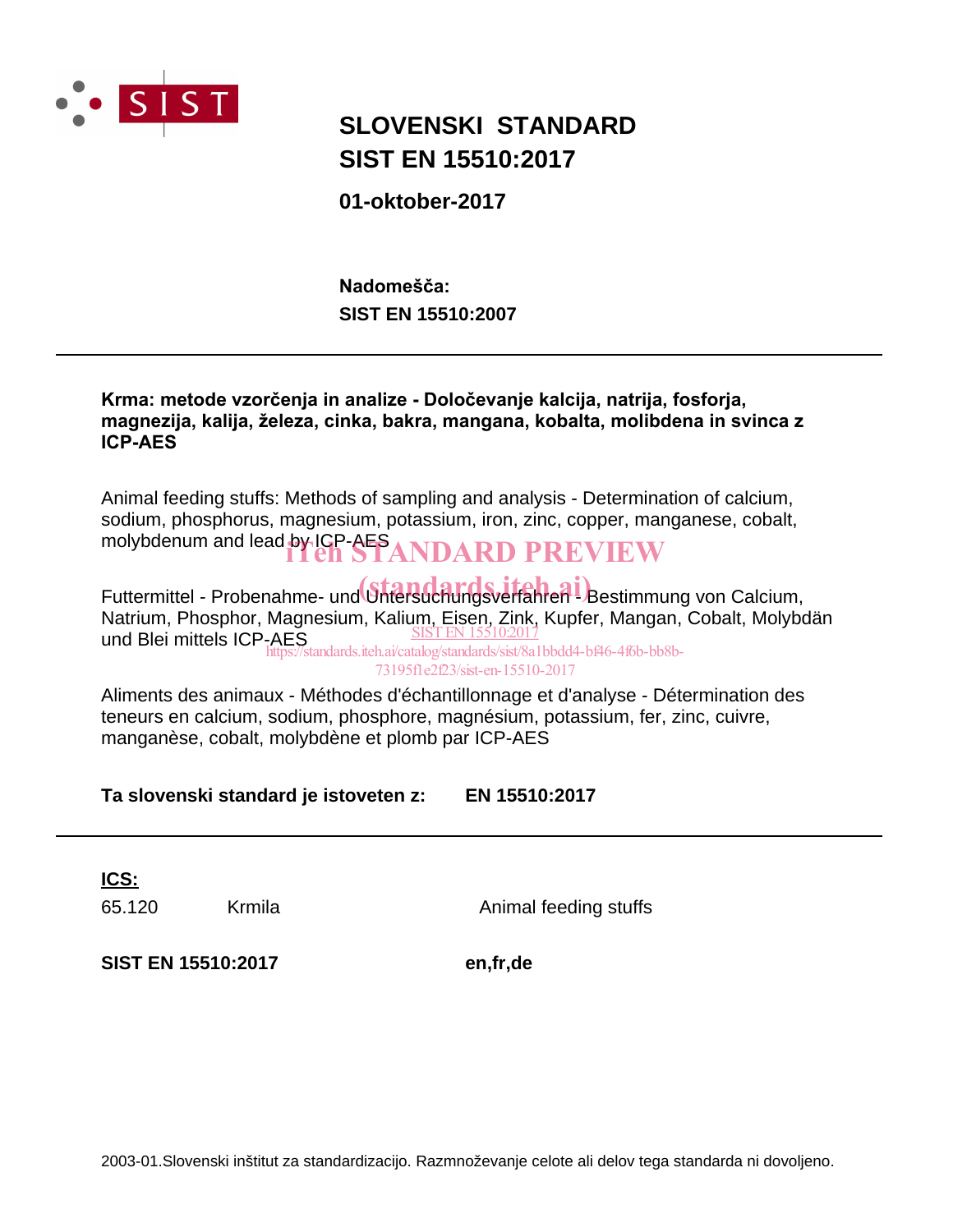

# iTeh STANDARD PREVIEW (standards.iteh.ai)

SIST EN 15510:2017 https://standards.iteh.ai/catalog/standards/sist/8a1bbdd4-bf46-4f6b-bb8b-73195f1e2f23/sist-en-15510-2017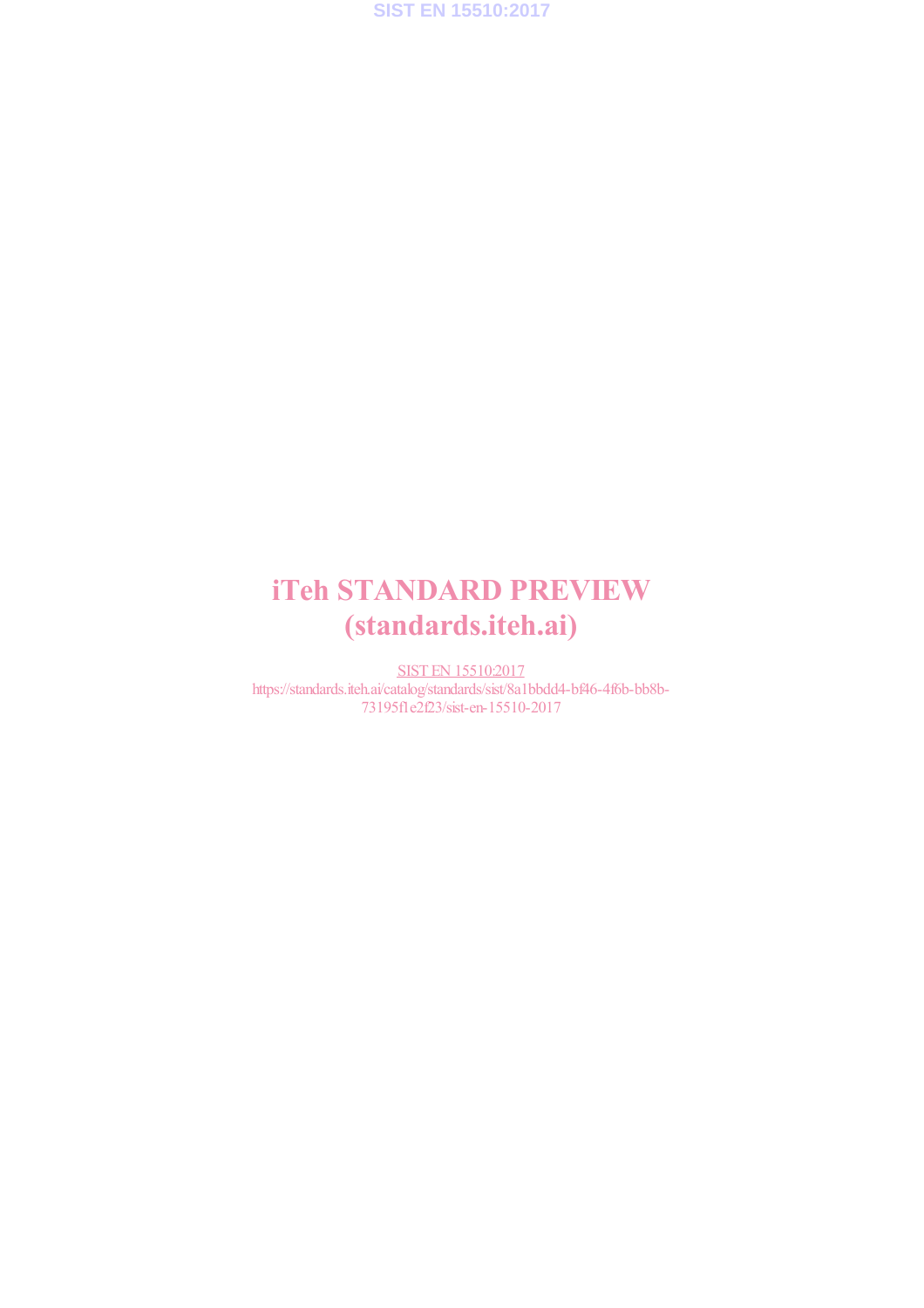#### **SIST EN 15510:2017**

# EUROPEAN STANDARD NORME EUROPÉENNE EUROPÄISCHE NORM

# **EN 15510**

August 2017

ICS 65.120 Supersedes EN 15510:2007

English Version

## Animal feeding stuffs: Methods of sampling and analysis - Determination of calcium, sodium, phosphorus, magnesium, potassium, iron, zinc, copper, manganese, cobalt, molybdenum and lead by ICP-AES

Aliments des animaux - Méthodes d'échantillonnage et d'analyse - Détermination des teneurs en calcium, sodium, phosphore, magnésium, potassium, fer, zinc, cuivre, manganèse, cobalt, molybdène et plomb par ICP-AES

 Futtermittel - Probenahme- und Untersuchungsverfahren - Bestimmung von Calcium, Natrium, Phosphor, Magnesium, Kalium, Eisen, Zink, Kupfer, Mangan, Cobalt, Molybdän und Blei mittels ICP-AES

This European Standard was approved by CEN on 6 February 2017.

CEN members are bound to comply with the CEN/CENELEC Internal Regulations which stipulate the conditions for giving this European Standard the status of a national standard without any alteration. Up-to-date lists and bibliographical references European Standard the status of a hational standard without any alteration. Op-to-date lists and bibliographical references<br>concerning such national standards may be obtained on application to the CEN-CENELEC Management Ce member.

This European Standard exists in three official versions (English, French, German). A version in any other language made by translation under the responsibility of a CEN member into ats own language and notified to the CEN-CENELEC Management Centre has the same status as the official  $\overline{v}$ ggsions. e2f23/sist-en-15510-2017

CEN members are the national standards bodies of Austria, Belgium, Bulgaria, Croatia, Cyprus, Czech Republic, Denmark, Estonia, Finland, Former Yugoslav Republic of Macedonia, France, Germany, Greece, Hungary, Iceland, Ireland, Italy, Latvia, Lithuania, Luxembourg, Malta, Netherlands, Norway, Poland, Portugal, Romania, Serbia, Slovakia, Slovenia, Spain, Sweden, Switzerland, Turkey and United Kingdom.



EUROPEAN COMMITTEE FOR STANDARDIZATION COMITÉ EUROPÉEN DE NORMALISATION EUROPÄISCHES KOMITEE FÜR NORMUNG

**CEN-CENELEC Management Centre: Avenue Marnix 17, B-1000 Brussels** 

© 2017 CEN All rights of exploitation in any form and by any means reserved worldwide for CEN national Members.

Ref. No. EN 15510:2017 E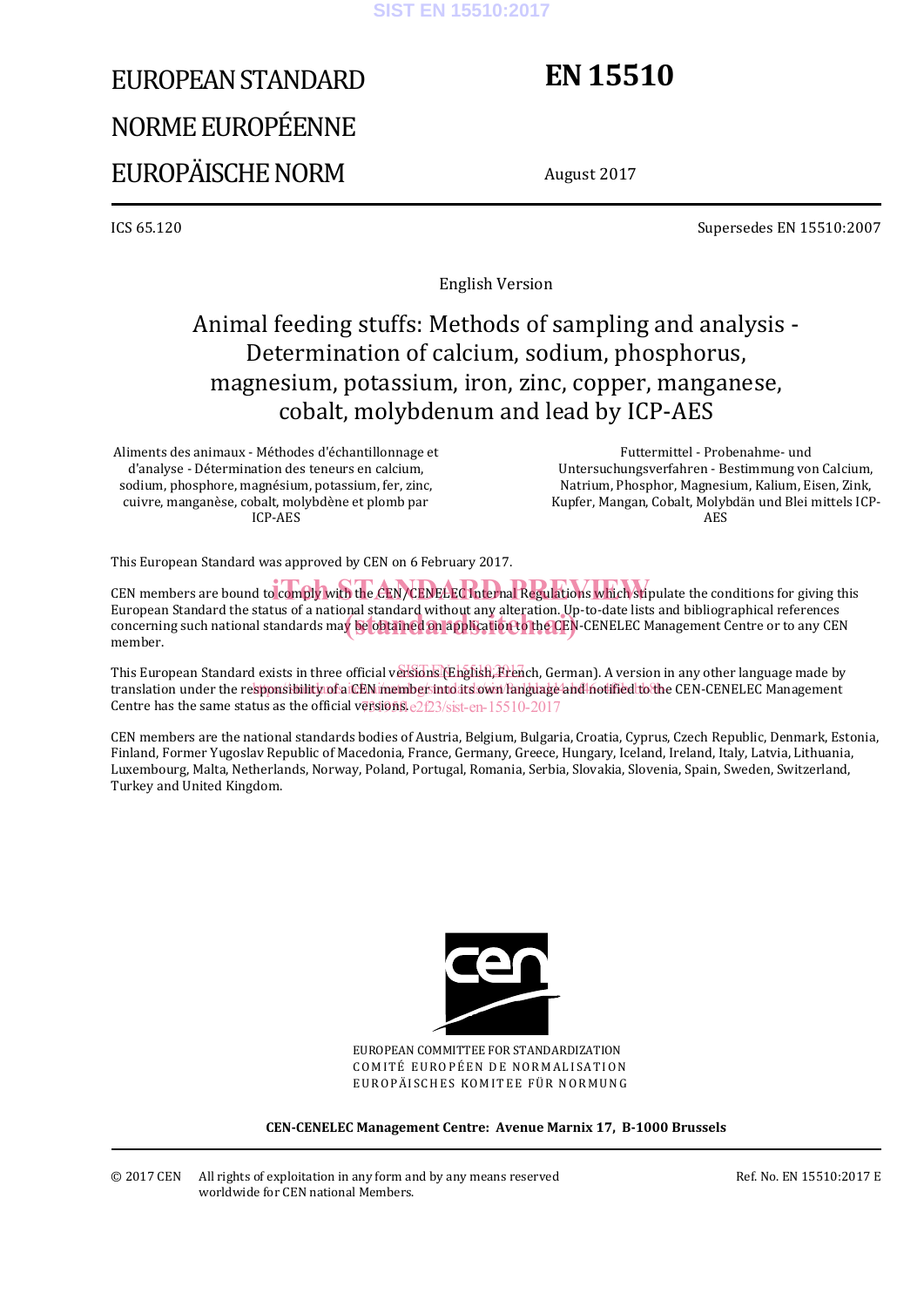#### **SIST EN 15510:2017**

### EN 15510:2017 (E)

### **Contents**

| 1                       |                                                                                       |  |
|-------------------------|---------------------------------------------------------------------------------------|--|
| $\mathbf{2}$            |                                                                                       |  |
| 3                       |                                                                                       |  |
| $\overline{\mathbf{4}}$ |                                                                                       |  |
| 5                       |                                                                                       |  |
| 6                       |                                                                                       |  |
| 7                       |                                                                                       |  |
| 8                       |                                                                                       |  |
| 8.1                     |                                                                                       |  |
| 8.2                     |                                                                                       |  |
| 8.3                     |                                                                                       |  |
| 8.3.1                   |                                                                                       |  |
| 8.3.2                   |                                                                                       |  |
| 8.3.3                   |                                                                                       |  |
| 8.4                     |                                                                                       |  |
|                         |                                                                                       |  |
| 9                       |                                                                                       |  |
| 9.1                     |                                                                                       |  |
| 9.1.1                   |                                                                                       |  |
| 9.1.2                   |                                                                                       |  |
| 9.1.3                   |                                                                                       |  |
| 9.1.4                   |                                                                                       |  |
| 9.2                     |                                                                                       |  |
| 9.2.1                   |                                                                                       |  |
| 9.2.2                   |                                                                                       |  |
| 9.2.3                   |                                                                                       |  |
| 9.2.4                   |                                                                                       |  |
| 9.2.5                   |                                                                                       |  |
| 9.2.6                   | Example of calibration with one addition after wet digestion with HNO <sub>3</sub> 12 |  |
| 9.3                     |                                                                                       |  |
|                         |                                                                                       |  |
| 9.3.2                   | Determination by inductively coupled plasma - atomic emission spectrometry 12         |  |
|                         |                                                                                       |  |
| 10                      |                                                                                       |  |
| 10.1                    |                                                                                       |  |
| 10.2                    |                                                                                       |  |
| 10.3                    |                                                                                       |  |
| 10.4                    |                                                                                       |  |
| 10.5                    |                                                                                       |  |
| 10.6                    | Example of calculation after standard addition technique with one addition  16        |  |
| 11                      |                                                                                       |  |
| 11.1                    |                                                                                       |  |
| 11.2                    |                                                                                       |  |
| 11.3                    |                                                                                       |  |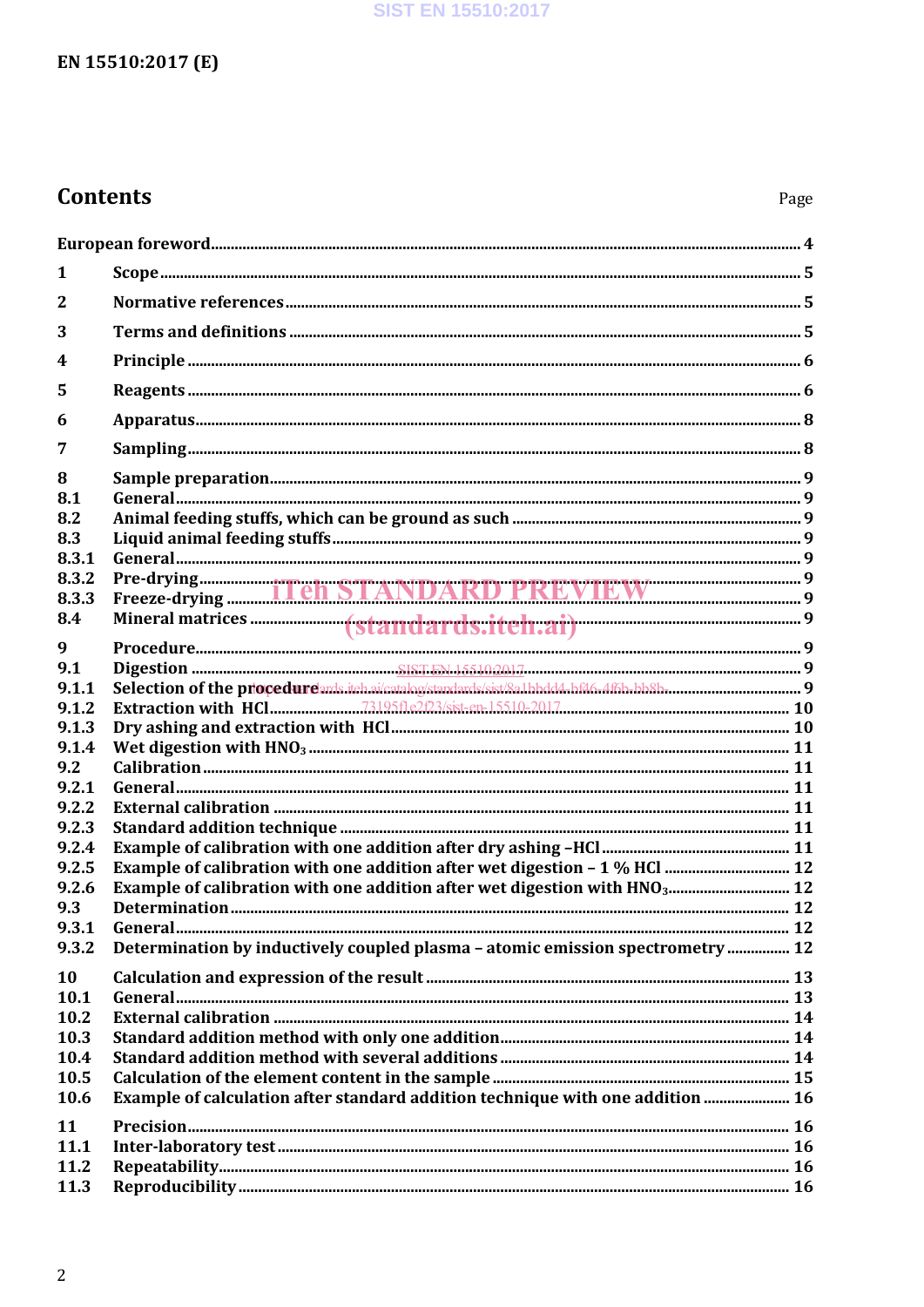| <b>12</b>    |                                                                                            |  |
|--------------|--------------------------------------------------------------------------------------------|--|
|              |                                                                                            |  |
|              | Annex B (informative) Notes on the detection technique, interferences and quantification27 |  |
| <b>B.1</b>   |                                                                                            |  |
| B.2          |                                                                                            |  |
| B.2.1        |                                                                                            |  |
|              |                                                                                            |  |
| <b>B.2.3</b> |                                                                                            |  |
| B.2.4        |                                                                                            |  |
| <b>B.3</b>   |                                                                                            |  |
| <b>B.3.1</b> |                                                                                            |  |
|              |                                                                                            |  |
| <b>B.3.3</b> |                                                                                            |  |
|              |                                                                                            |  |
|              |                                                                                            |  |

# **iTeh STANDARD PREVIEW** (standards.iteh.ai)

**SIST EN 15510:2017** https://standards.iteh.ai/catalog/standards/sist/8a1bbdd4-bf46-4f6b-bb8b-73195fle2f23/sist-en-15510-2017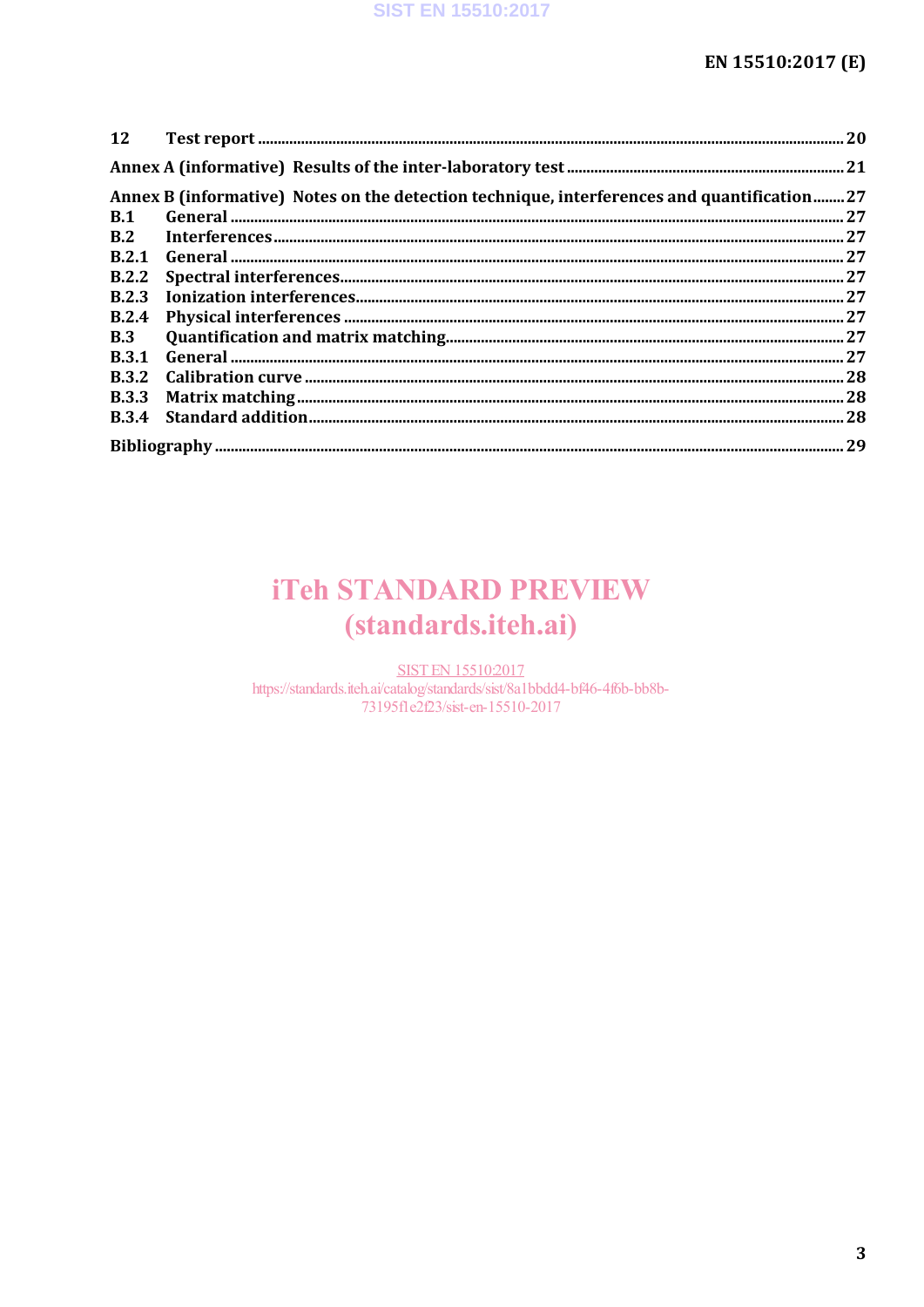### **European foreword**

This document (EN 15510:2017) has been prepared by Technical Committee CEN/TC 327 "Animal feeding stuffs", the secretariat of which is held by NEN.

This European Standard shall be given the status of a national standard, either by publication of an identical text or by endorsement, at the latest by February 2018, and conflicting national standards shall be withdrawn at the latest by February 2018.

Attention is drawn to the possibility that some of the elements of this document may be the subject of patent rights. CEN shall not be held responsible for identifying any or all such patent rights.

This document supersedes EN 15510:2007.

WARNING — The method described in this standard implies the use of reagents that pose a hazard to health. The standard does not claim to address all associated safety problems. It is the responsibility of the user of this standard to take appropriate measures for the health and safety protection of the personnel prior to use of the standard and to ensure that regulatory and legal requirements are complied with.

According to the CEN-CENELEC Internal Regulations, the national standards organisations of the following countries are bound to implement this European Standard: Austria, Belgium, Bulgaria,<br>Croatia Cynrus Czech Republic Denmark Estonia Finland Former Yugoslav Republic of Macedonia Croatia, Cyprus, Czech Republic, Denmark, Estonia, Finland, Former Yugoslav Republic of Macedonia, Ground, Gyprus, Gleen Republic, Berlindary, Islam, Finland, Former Fugoslav Republic of Fraccionna,<br>France, Germany, Greece, Hungary, Icelandy Ireland, Italy, Latvia, Lithuania, Luxembourg, Malta, Netherlands, Norway, Poland, Portugal, Romania, Serbia, Slovakia, Slovenia, Spain, Sweden, Switzerland, Turkey and the United Kingdom. SIST EN 15510:2017

https://standards.iteh.ai/catalog/standards/sist/8a1bbdd4-bf46-4f6b-bb8b-73195f1e2f23/sist-en-15510-2017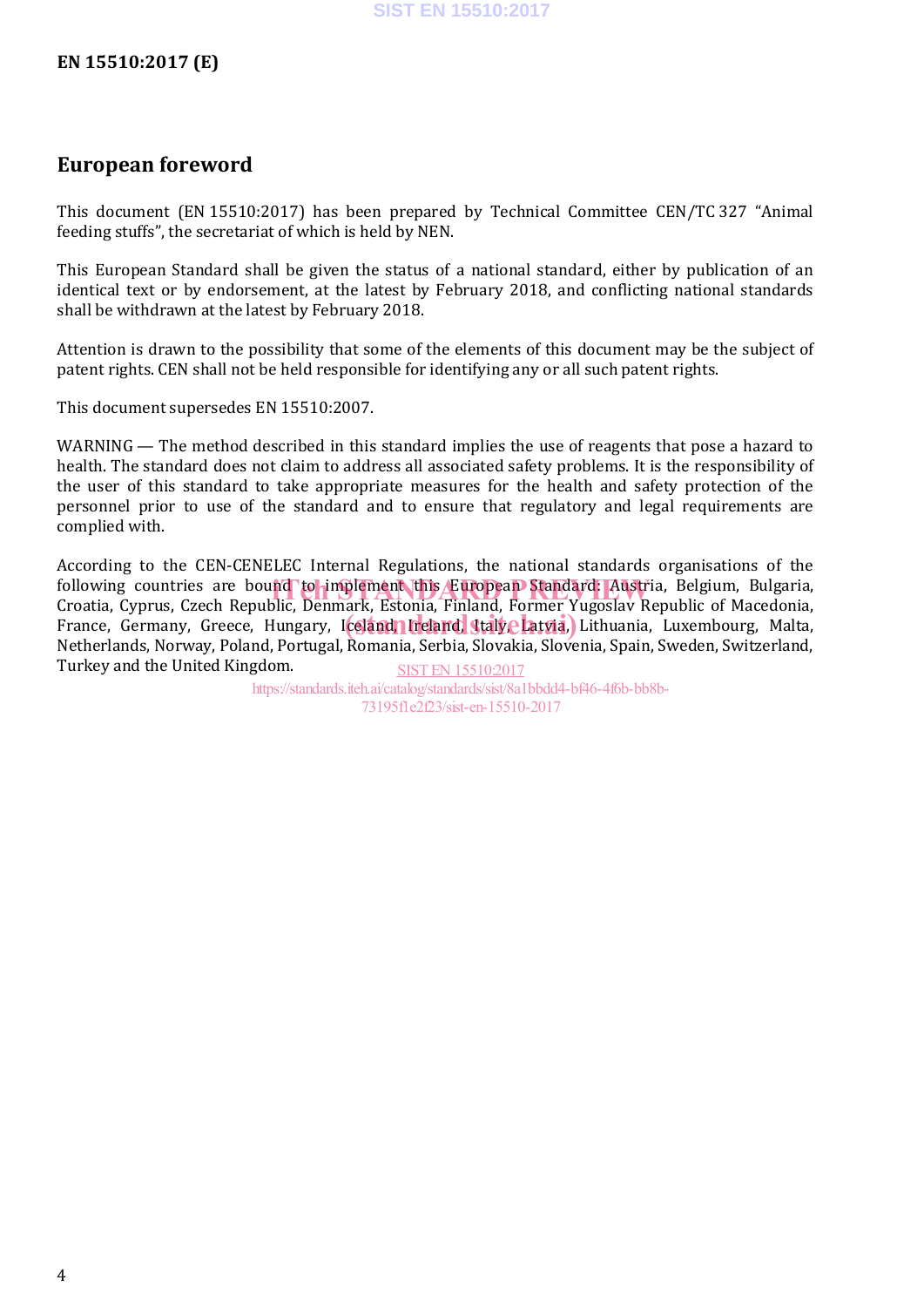#### **1 Scope**

This European Standard specifies the inductively coupled plasma atomic emission spectroscopy (ICP-AES) method for the determination of the elements calcium, sodium, phosphorus, magnesium, potassium, iron, zinc, copper, manganese, cobalt, molybdenum and lead.

The elements calcium, sodium, phosphorus, magnesium, potassium, iron, zinc, copper, manganese, cobalt, molybdenum and lead are extracted either in feeds mainly consisting of organic matter after dry ashing and dissolving in hydrochloric acid or in feeds mainly consisting of inorganic matter after wet digestion with hydrochloric acid.

For the determination of extractable lead in minerals and feeds containing phyllosilicates (e.g. kaolinite clay) wet digestion with diluted nitric acid should be used.

The method was successfully tested for:

- calcium, sodium, phosphorus, magnesium, potassium, iron, zinc, copper, manganese, cobalt and molybdenum in the following animal feeding stuffs: 2 complete feeds (pig feed, sheep feed), 1 feed material (phosphate), 1 mineral premixture and 2 complementary feeds (2 mineral feeds),
- lead in 2 feed materials (phosphate,  $CaCO<sub>3</sub>$ ), 2 feed additives (Bentonite,  $CuSO<sub>4</sub>$ ), 1 complementary feed (mineral feed)

For elements with a HORRAT value higher than 2 (see Annex A) the method is more applicable as a screening method and not for confirmatory purposes.

The method detection limit for each element is dependent on the sample matrix and the instrument. The method is not applicable for the determination of a low concentration of elements. The limit of method is not applicable for the determination of a low concentration of elements. The limit of quantification should be 3 mg/kg or lower.

This method also applies for the determination in products with high element content (>5 %). For this purpose the accuracy of the method nast depended in the multiple 4f6b-bb8b-73195f1e2f23/sist-en-15510-2017

NOTE 1 Results using EN 15550 may be lower than those obtained when applying EN 15621 as pressure digestion is used in EN 15621.

#### **2 Normative references**

The following documents, in whole or in part, are normatively referenced in this document and are indispensable for its application. For dated references, only the edition cited applies. For undated references, the latest edition of the referenced document (including any amendments) applies.

EN ISO 3696, *Water for analytical laboratory use - Specification and test methods (ISO 3696)*

EN ISO 6498, *Animal feeding stuffs - Guidelines for sample preparation (ISO 6498)*

#### **3 Terms and definitions**

For the purposes of this document, the following terms and definitions apply:

#### **3.1**

#### **limit of detection (LOD)**

smallest measured content from which it is possible to deduce the presence of the analyte with reasonable statistical certainty

Note 1 to entry: The limit of detection is numerically equal to three times the standard deviation of the mean of blank determinations ( $n \ge 10$ , were  $n =$  number of measures) performed under reproducibility conditions.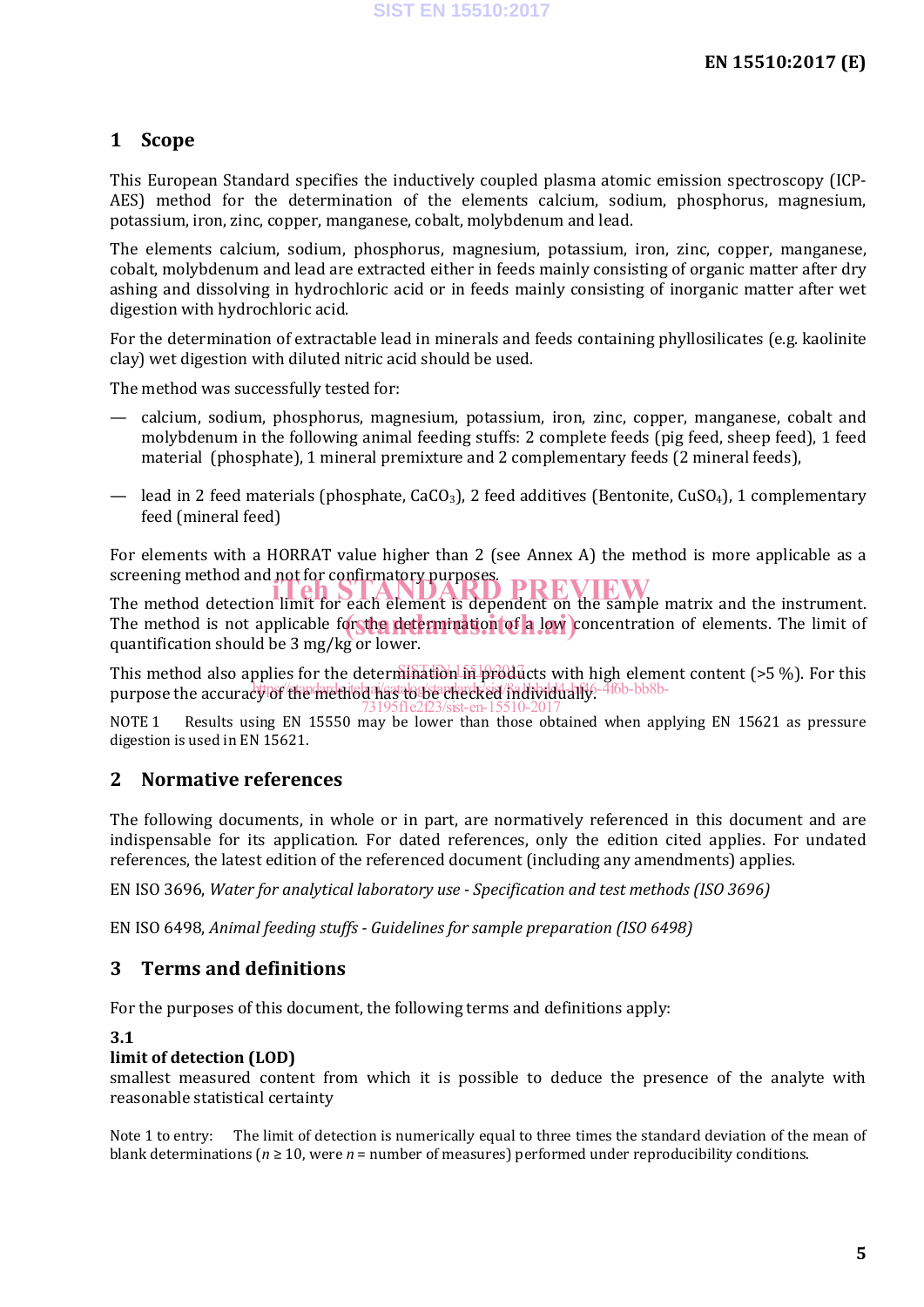#### **3.2**

#### **limit of quantification (LOQ)**

lowest content of the analyte that can be measured with reasonable statistical certainty

Note 1 to entry: If both trueness and precision are constant over a concentration range around the limit of detection, then the limit of quantification is numerically equal to ten times the standard deviation of the mean of blank determinations ( $n \ge 10$ , were  $n =$  number of measures) performed under reproducibility conditions.

#### **3.3**

#### **feed additives**

substances that comply with the definition of feed additives given in the Regulation (EC) No 1831/2003 of the European Parliament and of the Council of 22 September 2003 on additives for use in animal nutrition [3]

#### **3.4**

#### **animal feeding stuffs**

substances that comply with the definition of animal feeding stuffs given in the Regulation (EC) No 178/2002 [4]

#### **4 Principle**

For the determination of the elements calcium, sodium, phosphorus, magnesium, potassium, iron, zinc, copper, manganese, cobalt, molybdenum, lead, a test portion of the sample is

experiment of the state, and in hydrochloric acid for feeds mainly consisting of organic matter or

— wet digested with hydrochloric acid for feeds mainly consisting of inorganic matter.

For the determination of extractable lead in minerals and feeds, containing phyllosilicates (e.g. kaolinite clay) wet digestion with nitric acid should be used.<br>Clay) wet digestion with nitric acid should be used.  $\frac{1}{\frac{1}{\sqrt{1-\frac{1}{\sqrt{1-\frac{1}{\sqrt{1-\frac{1}{\sqrt{1-\frac{1}{\sqrt{1-\frac{1}{\sqrt{1-\frac{1}{\sqrt{1-\frac{1}{\sqrt{1-\frac{1}{\sqrt{1-\frac{1}{\sqrt{1-\frac{1}{\sqrt{1-\frac{1}{\sqrt{1-\frac{1}{\sqrt{1-\frac{1}{\sqrt{1-\frac{1}{\sqrt{1-\frac{1}{\sqrt{1-\frac{1}{\sqrt{1-\frac{1}{\sqrt{1-\frac{1}{\sqrt{1-\frac{1}{\sqrt{1-\frac{1}{\sqrt{1-\frac{1}{\sqrt{1-\frac{1}{\sqrt{1-\frac{1}{\sqrt{$ 

The concentration of the elements calci<del>um, sodium, sphosphorus, mag</del>nesium, potassium, iron, zinc, copper, manganese, cobalt, molybdenum and lead is determined by inductively coupled plasma atomic emission spectrometry (ICP-AES) using external calibration or standard addition technique.

#### **5 Reagents**

Use only reagents of recognized analytical grade, unless otherwise specified.

WARNING —Use of this European Standard can involve hazardous materials, operations and equipment. This standard does not purport to address all the safety problems associated with its use. It is the responsibility of the user of this European Standard to establish appropriate safety and health practices and determine the applicability of regulatory limitations prior to use.

**5.1 Water**, complying with grade 2 as defined in EN ISO 3696.

**5.2 Nitric acid**, concentrated, not less than 65 % (m/m), having a density of approximately (HNO<sub>3</sub>) 1,42 g/ml.

**5.3 Dilute nitric acid**, to be prepared by mixing 1 volume of nitric acid (5.2) with 1 volume of water.

**5.4 Nitric acid solution of 5 % (m/v)**, to be prepared: pipette 160 ml of dilute nitric acid (5.3) into a 1 000 ml volumetric flask (6.7) and fill to the mark with water.

**5.5 Nitric acid solution of 2 % (v/v)**, to be prepared: pipette 20 ml of nitric acid (5.2) into a 1 000 ml volumetric flask (6.7) and fill to the mark with water.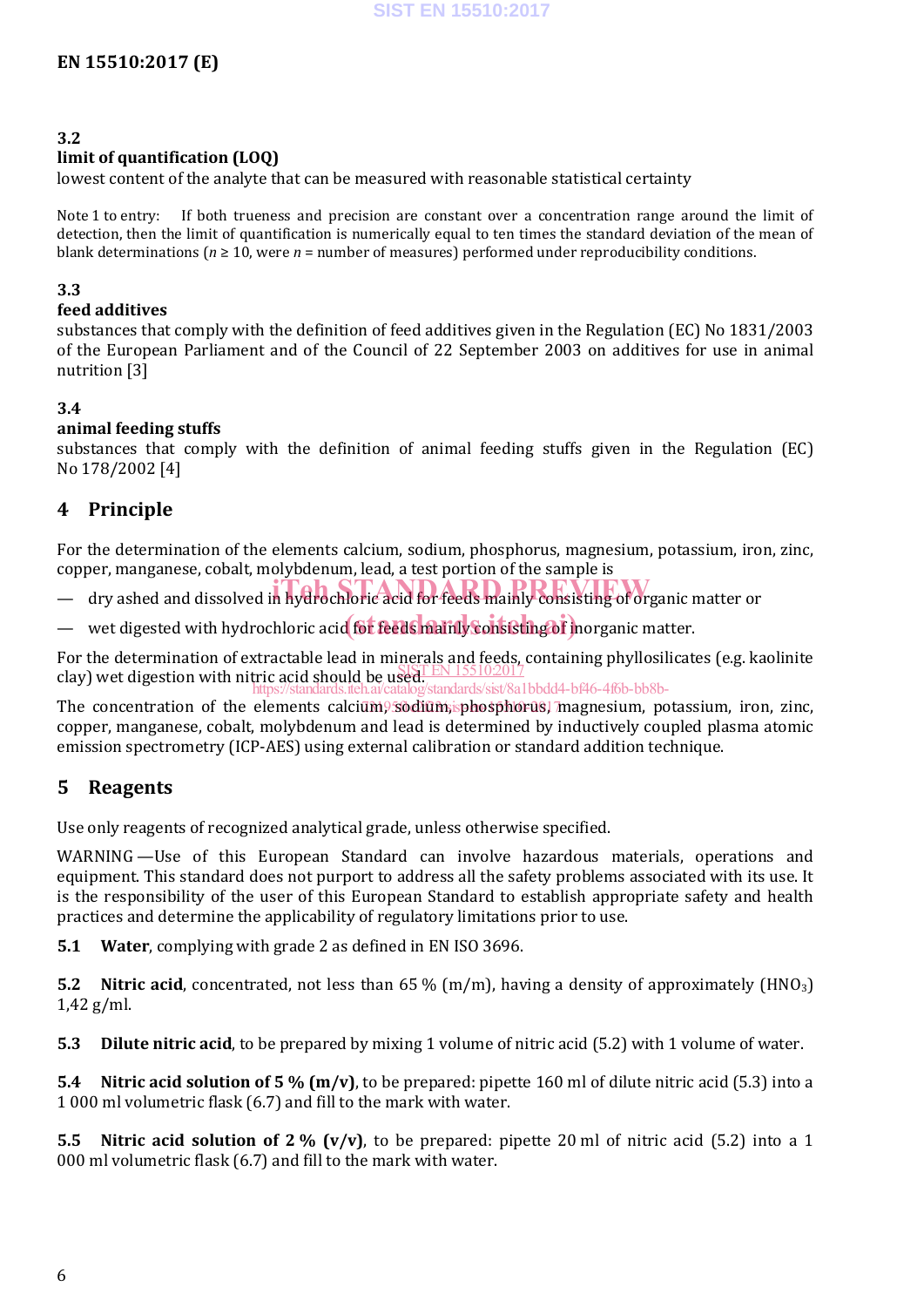**5.6 Hydrochloric acid**, concentrated, not less than 30 % (mass fraction), having a density of approximately (HCl) 1,15 g/ml.

**5.7 Dilute hydrochloric acid**, to be prepared by mixing 1 volume of hydrochloric acid (5.6) with 1 volume of water.

**5.8 Hydrochloric acid solution of 1 % (m/v)**, to be prepared: pipette 60 ml of dilute hydrochloric acid (5.7) into a 1 000 ml volumetric flask (6.7) and fill to the mark with water.

#### **5.9 Element stock solutions**

Ca, Na, P, Mg, K, Fe, Zn, Cu, Mn, Co, Mo, Pb

 $c = 1000$  mg/l.

The user should choose a suitable stock solution. Both single-element stock solutions and multi-element stock solutions with adequate specification stating the acid used and the preparation technique are commercially available. It is advisable to use certified stock solutions.

Stock solutions are not to be used after the expiry date. Element stock solutions with concentrations different from 1 000 mg/l may also be used.

#### **5.10 Standard solutions**

#### **5.10.1 General**

### iTeh STANDARD PREVIEW

Depending on the scope, different multi-element standard solutions may be necessary. In general, when bepending on the scope, unterent multi-element standard solutions hay be hecessary. In general, when<br>combining multi-element standard solutions, their chemical compatibility and the possible hydrolysis of the components shall be regarded. Spectral interferences from other elements in multi-element standard solutions also need to be cons<u>idered (Annex B, </u>B.2.2). The examples given below also consider the measuring range<sub>p</sub>of various inductively coupled plasma atomic emission spectrometers and the expected concentration of the element in animal feeding stuffs.

The multi-element standard solutions are considered to be stable for several months, if stored in the dark.

Other combinations of elements at different concentrations can be used, provided that the element stock solutions (5.9) are diluted with the same acid and equal concentration as the acid in the test solution to a range of standards that covers the concentrations of the elements to be determined.

#### **5.10.2 Multi-element standard solution – Ca, Na, P, Mg, K in 1 % HCl**

c (Ca, Na, P, Mg, K) = 40 mg/l

Pipette 40,0 ml of each element stock solution (Ca, Na, P, Mg, K) (5.9) into a 1 000 ml volumetric flask (6.7). Add 60 ml of dilute hydrochloric acid (5.7). Fill to the mark with water and transfer to a suitable storage bottle.

#### **5.10.3 Multi-element standard solution - Fe, Zn, Cu, Mn, Co, Mo in 1 % HCl**

c (Fe, Zn, Cu, Mn, Co, Mo) = 50 mg/l

Pipette 50,0 ml of each element stock solution (Fe, Zn, Cu, Mn, Co, Mo) (5.9) into a 1 000 ml volumetric flask (6.7). Add 60 ml of dilute hydrochloric acid (5.7). Fill to the mark with water and transfer to a suitable storage bottle.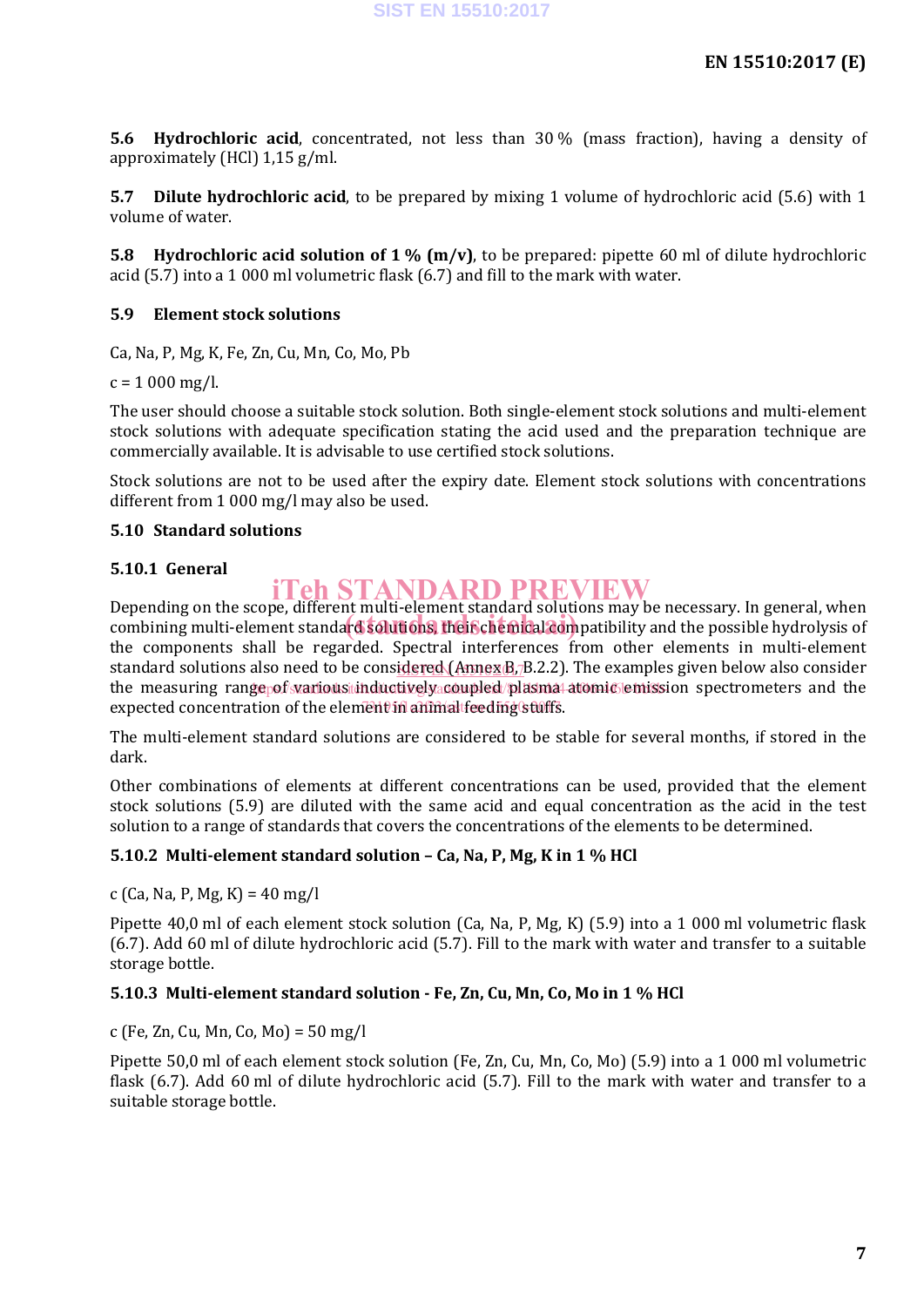#### **EN 15510:2017 (E)**

#### **5.10.4 Multi-element standard solution – Pb in 5 % HNO3**

 $c$  (Pb) = 100 mg/l

Pipette 100,0 ml of each element stock solution (Pb) (5.9) into a 1 000 ml volumetric flask (6.7). Add 160 ml dilute nitric acid (5.3). Fill to the mark with water and transfer to a suitable storage bottle.

#### **6 Apparatus**

#### **6.1 Laboratory grinder**

**6.1.1** Use laboratory grinders that are equipped such that they do not lead to contamination of the samples.

**6.1.2** Laboratory grinder capable of grinding to a particle size of less than or equal to 1 mm, e.g. a knife mill or equivalent.

**6.1.3** Laboratory grinder for mineral matrices capable of grinding to a particle size of less than or equal to 0,5 mm, e.g. a ball mill, centrifuge mill or equivalent.

**6.1.4** Mortar with pestle, free of contamination.

- **6.2 Analytical balance**, capable of weighing to an accuracy of 1 mg.
- **6.3** Electric hot plate, with temperature control. ARD PREVIEW
- **6.4** Ashing crucibles, of platinum, quartz or porcelain. **if ch.ai**)
- **6.5 Electric muffle-furnace**, capable of being math dined at a temperature of 450  $^{\circ}$ C ± 20  $^{\circ}$ C. https://standards.iteh.ai/catalog/standards/sist/8a1bbdd4-bf46-4f6b-bb8b-

The real temperature in the furnace has to be checked, because this temperature may be substantially different from the adjust temperature.

**6.6 Beaker**, of capacity 250 ml.

- **6.7 One-mark volumetric flasks**, of capacities 100 ml, 500 ml, 1 000 ml.
- **6.8 Inductively coupled plasma** Atomic Emission Spectrometer

The instrument shall be equipped with a radial plasma as a minimum requirement; an axial plasma is equally acceptable. Background correction shall also be performed when necessary. Settings of the working conditions (e.g. viewing height, gas flows, RF or plasma power, sample uptake rate, integration time, number of measurements) shall be optimized according the manufacturer's instructions.

**6.9 Freeze drying equipment**, capable of freeze-drying liquid animal feeding stuffs.

**6.10 Oven for pre-drying**, capable to hold a temperature of (70±5) °C.

### **7 Sampling**

Sampling is not part of the method specified in this Standard. A recommended sampling method is given in EN ISO 6497 [2].

It is important that the laboratory receives a sample that is truly representative and has not been damaged or changed during transport or storage.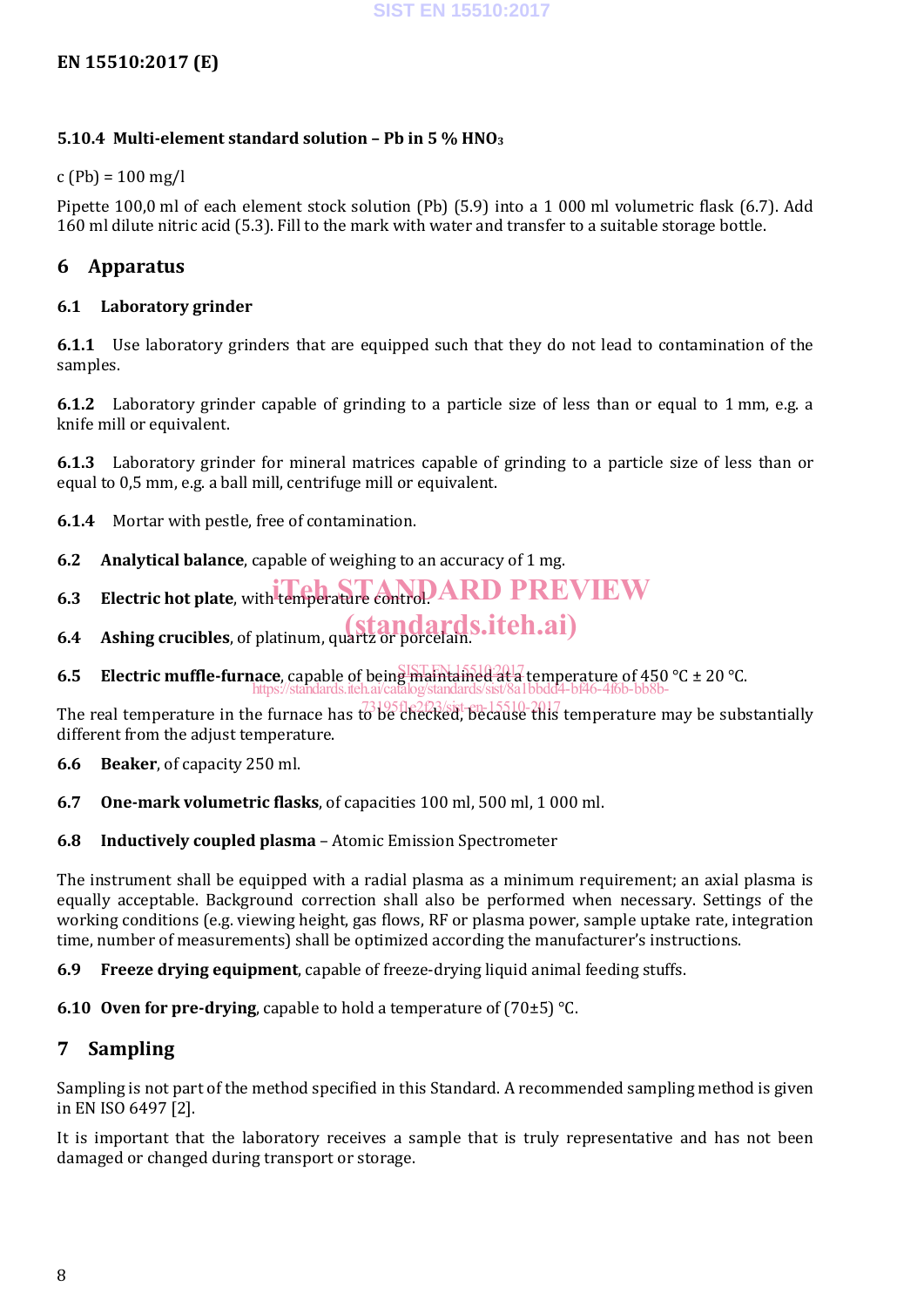### **8 Sample preparation**

#### **8.1 General**

Prepare the test sample in accordance with EN ISO 6498.

- Grinding must be carried out in conditions such that the substance is not appreciably heated.
- Operation is to be repeated as many times as is necessary and it must be affected as quickly as possible in order to prevent any gain or loss of constituents (water).
- Whole ground product is placed in a flask made of e.g. polypropylene, which can be stoppered and stored in such way to prevent any change in composition.
- Before any weighing is carried out for the analysis, the whole test sample must be thoroughly mixed for reasons of homogeneity.

#### **8.2 Animal feeding stuffs, which can be ground as such**

Grind the laboratory sample (usually 500 g), using a grinder  $(6.1.2)$  or mortar  $(6.1.4)$ , until a particle size of 1 mm or less has been reached.

#### **8.3 Liquid animal feeding stuffs**

#### **8.3.1 General** iTeh STANDARD PREVIEW

Liquid feeding stuffs shall be pre-dried according to the procedure described in 8.3.2 or freeze-dried<br>according to the procedure described in 8.3.3 according to the procedure described in 8.3.3.

#### **8.3.2 Pre-drying**

#### SIST EN 15510:2017

https://standards.iteh.ai/catalog/standards/sist/8a1bbdd4-bf46-4f6b-bb8b-

Pre-dry the laboratory sample at 70 °C ± 5 °C over at least 167h to reduce the moisture content using an oven (6.10). The mass of the sample before and after the pre-drying is determined using an analytical balance (6.2). Grind the pre-dried sample in accordance with 8.2.

#### **8.3.3 Freeze-drying**

Freeze-dry the laboratory sample following the instructions of the freeze-drying equipment (6.9). The mass of the sample before and after the freeze-drying is determined using an analytical balance (6.2). Grind the freeze-dried sample in accordance with 8.2.

#### **8.4 Mineral matrices**

Mineral matrices, except mineral products containing crystalline water, e.g.  $MgCl<sub>2</sub> 6H<sub>2</sub>O$ , shall be ground using a grinder (6.1.3) or mortar (6.1.4) until a particle size 0,5 mm or less has been reached. Mineral products containing crystalline water should not be ground.

#### **9 Procedure**

#### **9.1 Digestion**

#### **9.1.1 Selection of the procedure**

#### **9.1.1.1 Determination of Ca, Na, P, Mg, K, Fe, Zn, Cu, Mn, Co, Mo, Pb**

If the test sample is from feeds mainly consisting of inorganic matter or a product potentially containing phosphates, proceed in accordance with 9.1.2.